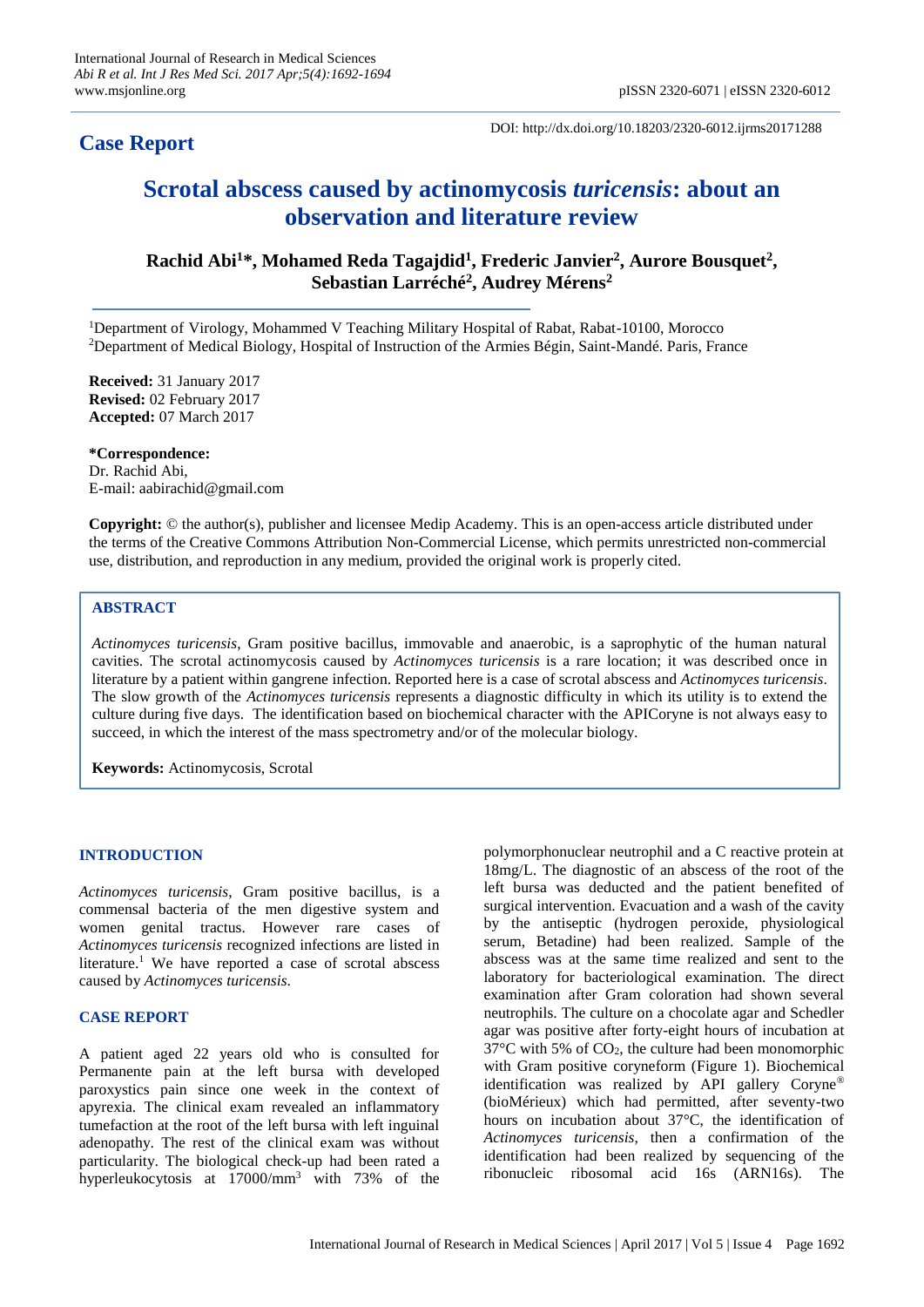antibiogramme had been realized by a diffusion method on the middle agar according to the CA SFM recommendation and had shown the benzylpenicillin, amoxicillin, ceftriaxone, erythromycin, lincomycin, linezolid, tetracycline, rifampicin, sulfamethoxazole/trimethoprim, teicoplanin and vancomycin sensibility and gentamicin, and norfloxacin resistance.

The diagnostic retained is a scrotal actinomycosis caused by *Actinomyces turicensis* and the patient had been kept under Amoxicillin and clavulanic acid  $2g/i$ . The evolution had been marked by clear clinical improvement.



**Figure 1: Culture on gelose with cooked blood: small monomorphic colonies appeared after 72 hours.**



**Figure 2: Aspect of** *Actinomyces turicensis* **after colouring the Gram.**

### **DISCUSSION**

*Actinomyces turicensis,* [bacillus](http://www.interglot.com/dictionary/en/fr/translate/bacillus?l=fr%7Cen) with Gram positive, immovable and anaerobic, is a saprophytic of the human natural cavities in particular of the buccal cavity and the gastro-intestinal tract and women genital tracts. <sup>1</sup> This commensal germ can rarely become pathogenic in case of the anaerobiosis or in the association with a microbial flora, the contamination mostly done by ascendante pathway follow up by an effraction of the cutaneousmucosal barrier, the hematogenic and sexual pathway are frequent less.<sup>2,3</sup> The most frequent locations of the actinomycosis are cervico-facial and are allocated to bad Bucco-dental hygiene, the abdomino-pelvien locations often associated to extend port of a dispositive intrauterine are frequent less. 3

The scrotal actinomycosis are rare location, it had been described once in literature with a patient within the framework of the gangrene. <sup>4</sup> For our patient, the digestive flora is probably the principal source of the contamination; the scrotal folliculitis represented the entry door. Clinical aspects of the actinomycosis are polymorph and non- specific, the symptomatology depends on the location, often is a subacute or chronic tumor and inflammatory syndrome. <sup>1</sup> Unlike the pyogenic abscess, the slow development of the actinomycosis causes extension with noise and producing of the adherences and the fistulas. Morbidity is significant toward the chronicity of the damage. 2

The bacteriological diagnostic is essential to confirm the etiology and adopt the therapeutic, it is done from the abscess sample or the infected-tissue biopsy, the direct examination after Gram coloration can permit to put on evidence the bacillus with Gram positive grouped in fence, the cultivation had been realized on the middle of enriched gelose and incubated under  $CO<sub>2</sub>$  and in anaerobic, the slow growth relatively of the *Actinomyces turicensis* represents a diagnostic difficulty in which its utility is to extend the culture during five days.<sup>5</sup> The identification had based on biochemical character studies on the APICoryne which must keep about 37°C during seventy-two hours, which is not always easy to succeed, and the interest of the mass spectrometry and/or the molecular biology.<sup>5</sup>

The benzylpenicillin constitute the major treatment, another antibiotics as the clindamycin, the rifampicin and the tetracycline are active, and the strong doses of the benzylpenicillin about daily dose from 10 to 20 million unity per week during four to six weeks then a rely of oral penicillin-therapy during four to twelve months were used.<sup>6</sup> The surgical treatment practiced most of the time in mistaken case of preliminary diagnostic, keep its place in case of the fistula damage or abscessed and in resistant form of the antibiotherapy.

#### **CONCLUSION**

The scrotal actinomycosis is a rare location, the identification in species by conventional tests is not always easy regarding the multiplication relatively slow of this bacteria and the molecular biology technics is often necessary.

*Funding: No funding sources Conflict of interest: None declared Ethical approval: Not required*

#### **REFERENCES**

1. Orian AA, Daou I, Gagen C, Dumousset E, Alfidja A, Chanudet M, et al. Actinomycose abdominopelvienne